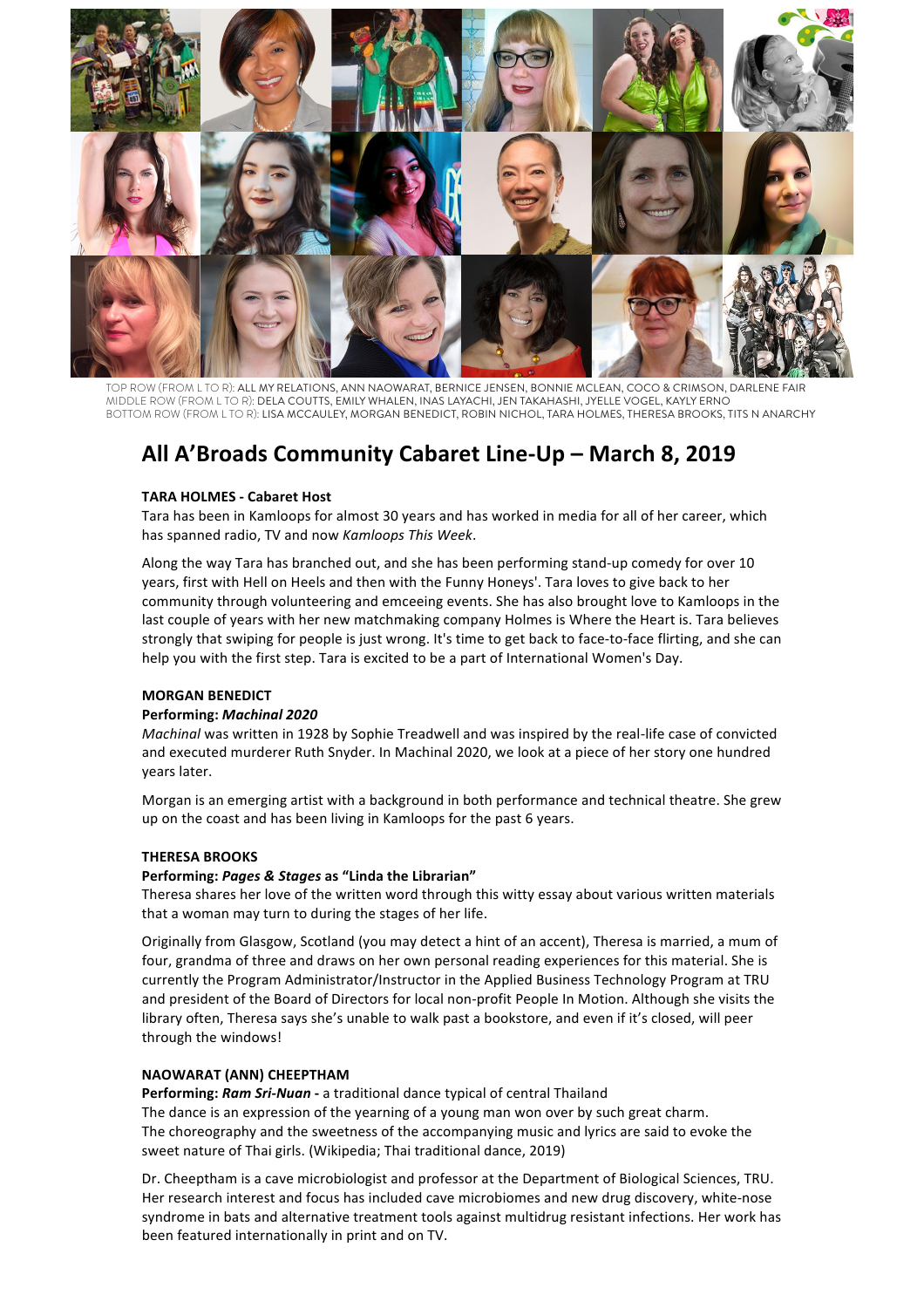## MS COCO CREME AND CRIMSON CLOVER **Performing: Metamorphosis**

This duet performance piece by Kamloops Burlesque's performers represents change and re-birth. Ms Coco Creme and Crimson Clover have performed together across Western Canada and the USA. This routine is a favourite with audiences and has been performed on many stages, most notably at the Oregon Burlesque Festival.

Coco produces the Kamloops Burlesque showcase and is the proud owner and producer of Dr Sketchy's Anti Art School, Kamloops Branch.

## **DELA COUTTS & JEWELS OF THE DESSERT**

## Performing: An original dance routine to Lady Marmalade

Choreographed by Dela, and performed by her group, Jewels of The Desert, the Lady Marmalade routine fuses various styles of dance to express female differences and shared characteristics. Dela is a professional dancer with international experience. During her time at "Broadway Dance" Centre" in NYC, Dela found a fondness and interest for fusing genres of dance. Dela is currently teaching, choreographing and performing locally in Kamloops. Influenced by artists, teachers and choreographers, Dela is excited to share her love and thrill of dance with others. "Give a girl the right pair of shoes and she can conquer the World" ~ Marilyn Monroe

## **DARLENE FAIR**

## Performing: A trio of songs

Darlene will be performing two original songs, Magnifica and La Vie, and a cover of Lorde's Royals.

Darlene Fair is a singer-songwriter and multi-instrumentalist with a sweet-sultry voice to accompany her unique blend of upbeat cross-cultural pop. A lover of movement, music and dance, she aspires to embody the philosophy that "Life is a Celebration". She's passionate about sharing joy and love of life with her audiences.

## **RERNICE IFNSEN**

## **Performing: First Nations Storytelling**

Bernice will share the story of Coyote and Spider Woman and then will be joined by her dance group All My Relations.

Bernice Jensen is a Cultural Education Coordinator at the Kamloops Aboriginal Friendship Society. She likes traditional dance, drumming and singing traditional songs. She also likes to hunt, fish, dig roots, tell stories and learn more about her First Nations culture, Secwépemc. Bernice comes from a long line of powerful women that have drummed and sung for many years.

## "ALL MY RELATIONS"

## Performing: A Fancy, Jingle & Traditional Dance

An all-female First Nations dance group, "All My Relations" has a passion for spreading knowledge and sharing First Nations' culture. They're proud Indigenous women with a story, song and a history of this land.

## **INAS LAYACHI (INAES)**

## Performing: Energy - An original song

INAES has released music that has achieved millions of views in the EDM scene. She now wants to create her own music that talks to her life experiences and the challenges she has faced and overcome growing up as a young woman in Morocco. The original song Inas will be performing speaks to the energy inside that has helped her to defy Moroccan societal expectations of her and chase her own visions of the future.

Inas is a 19 year old singer/songwriter from the Berber regions of Morocco. She recently moved to Kamloops to pursue an education and a future. She hopes that the music she will be working on here (about her experiences) will touch people emotionally and open a door for discussion.

## **BONNIE MCLEAN**

#### **Performing: Painted Ladies**

This original work brings to life famous paintings of women and explores the portrayal of female beauty in art versus real life. This piece is a collaboration between Bonnie, Susan Wolf (painter) and Pat Burns (props). Bonnie has an Art History degree and describes herself as a Kamloops painter, performer, choreographer, costumer, dance teacher and general creative person. She explained to us that this piece brings a bit of all her talents into play, including sound design, script writing, being the "curator" and the beadwork on the jewelry. Bonnie is the digital media producer at Riversong Guitars, where she does graphic design, marketing and web work.